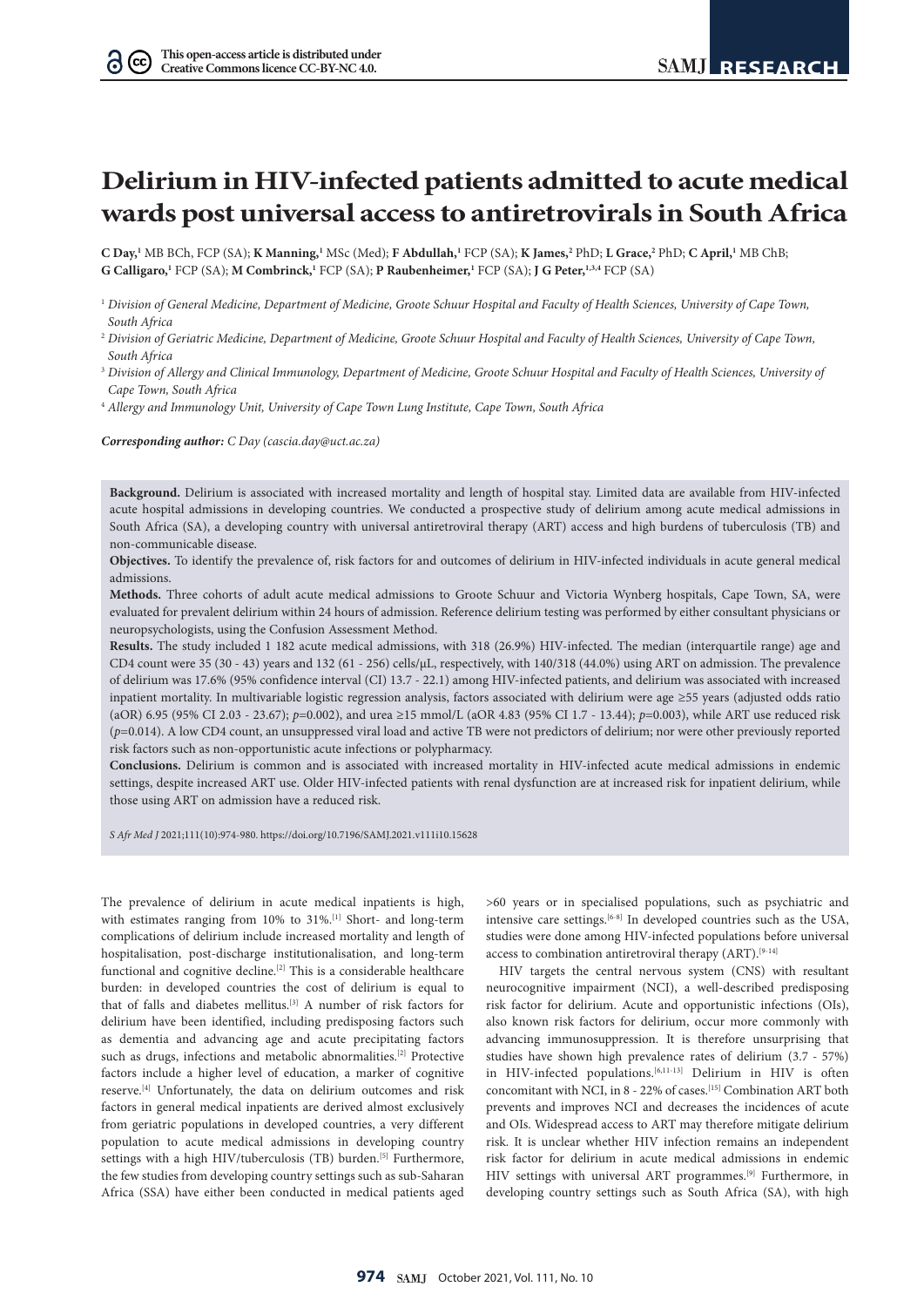burdens of communicable diseases (CDs) and non-communicable diseases (NCDs), clinicians do not know which delirium risk factors to identify among HIV-infected admissions. Available data almost exclusively predate universal ART access.[9-13,16] Furthermore, data from SSA populations are highly variable, owing to a lack of standardised delirium testing methods or incomplete HIV testing.<sup>[6]</sup>

# **Objectives**

We therefore conducted a study among acute medical admissions with a high HIV burden, using standardised delirium diagnostic testing methods, in a country with universal access to ART. The objectives were to identify the prevalence of, risk factors for and outcomes of delirium in HIV-infected individuals admitted to SA hospitals.

# **Methods**

#### **Study design and participants**

This prospective cohort study focused on HIV-infected acute general medical admissions. The study was a secondary analysis within a parent prospective randomised cohort study designed for the development and validation of a novel four-question delirium screening tool. Prevalent delirium at admission was assessed using the Confusion Assessment Method (CAM) as the primary reference test to identify patients with delirium. A computer-generated random selection of daily acute general medical admissions to two hospitals (Groote Schuur Hospital (GSH) and Victoria Wynberg Hospital (VWH)) in Cape Town, SA, were enrolled for the parent study during two phases: 22 August 2009 - 10 December 2009 (development) and 11 November 2013 - 7 March 2014 (validation). GSH is a tertiary

referral hospital with ~150 acute general medical admission beds, while VWH is a district-level hospital with ~80 acute general medical beds. All adult medical patients aged ≥18 years admitted on weekdays were eligible, and a random sample of 10 patients per day was selected (usual daily patient intake 15 - 25 patients) to allow study staff to perform delirium testing within 24 hours of admission. Exclusion criteria were: (*i*) informed consent declined; (*ii*) age <18 years; (*iii*) Glasgow Coma Scale score ≤12; and (*iv*) aphasia (Fig. 1).

The primary studies were approved by the University of Cape Town-Groote Schuur Hospital Human Research Ethics Committee (ref. no. 311/2017). If a patient was diagnosed with delirium during reference testing, their initial consent was not considered valid and the HREC granted an initial waiver of the informed consent requirement. When the patient's delirium had resolved, the study was explained to the patient again and written informed consent was obtained. If this was not possible as part of the initial inpatient admission, the patient and/or next of kin were contacted and arrangements were made to complete consent either in person or telephonically. If the patient was uncontactable, the HREC granted a waiver to allow the inclusion of patient data. There was no patient involvement.

All data relevant to the study are included in the article or have been uploaded as supplementary information (Appendices 1 - 5, available at [http://samj.org.za/public/sup/15628.pdf\)](http://samj.org.za/public/sup/15628.pdf).

#### **Delirium testing**

Within 24 hours of admission, a study physician reviewed the patient's charts and obtained data pertaining to the primary diagnosis, clinical background, admission medication, level of education



*Fig. 1. Consort diagram. (GSH = Groote Schuur Hospital; VWH = Victoria Wynberg Hospital; GCS = Glasgow Coma Scale score; ICU = intensive care unit; CAM = Confusion Assessment Method; CRF = case report form; \*Language barrier, deaf, elective admission.)*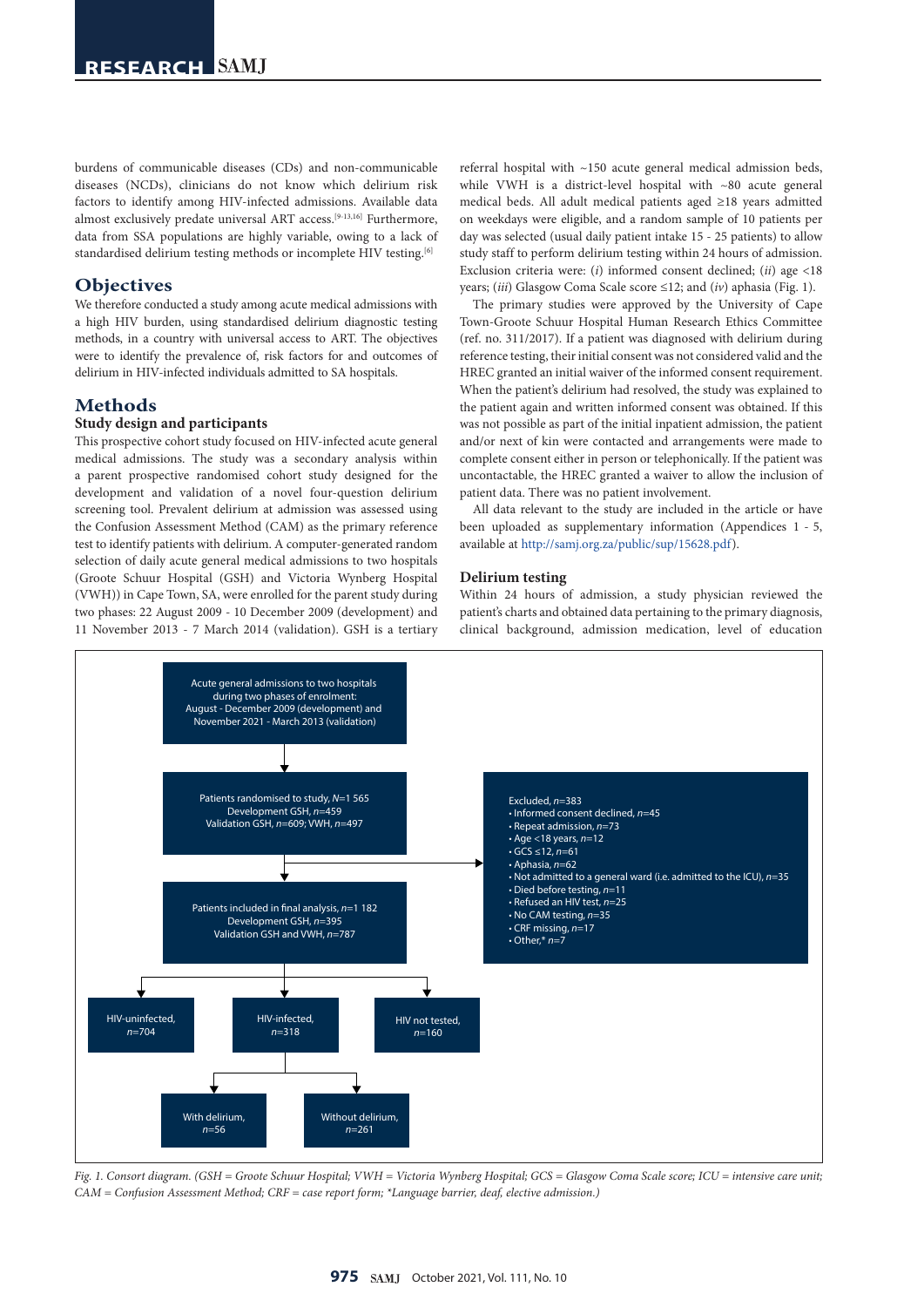and demographic characteristics. A second independent study physician trained in delirium testing (in the development study) or a neuropsychologist (in the validation study) then assessed the patient for delirium using the CAM, performed during a 20 - 30-minute interview consisting of formal cognitive testing.<sup>[17]</sup> For either testing tool the presence of language barriers was noted (see Fig. 1), or a ward-based translator was used when possible so that testing was performed in the patient's first language. Because delirium has, by its very nature, a fluctuating course of symptoms, patients were screened twice in 24 hours. However, there is still a possibility that some cases of delirium were missed owing to episodes of lucidity.

### **HIV status, diagnostic, medication and outcome data acquisition and classification**

Investigations, including HIV screening and testing, were performed at the discretion of the attending physicians, and any patients who refused HIV testing during this admission were excluded from the study. Positive HIV status was defined as any record of a positive HIV test (either a rapid test or enzyme-linked immunosorbent assay) at any point prior to or during an index admission dating back to January 2005 (the earliest available information on the National Health Laboratory Service electronic system). The CD4 count and HIV viral load (VL) closest to or during the index admission, to a maximum of 12 months preceding admission, was included.

The patients' primary diagnoses and medications were collected by reviewing admission case records, pharmacy records and discharge summaries and assigning *International Statistical Classification of Diseases and Related Health Problems*, 10th revision (ICD-10) diagnosis codes. We analysed the association of delirium with the top five most frequent CDs and NCDs, considering known HIV-associated conditions separately. Categories of medications commonly linked to delirium were selected based on published literature,[18] and all medications were assigned to groups as per the *South African Medicines Formulary*. Antiretrovirals (ARVs), anti-TB medication, and medication for prophylaxis of OIs (fluconazole and trimethoprim/sulfamethoxazole) were assessed as possible protective factors for delirium in HIV-infected patients. Detailed information on ICD-10 and medication groupings is provided in Appendices 1 and 2 [\(http://samj.org.za/public/sup/15628.pdf\)](http://samj.org.za/public/sup/15628.pdf). Outcome mortality data were obtained from patient folders, the hospital electronic patient management system and the Western Cape Provincial death registry, which links a unique patient identification number with national death certificate records and system-wide electronic records.

#### **Statistical analysis**

Data were analysed in Stata 14.2 (StataCorp, USA). Categorical variables were summarised as frequencies and percentages. Sociodemographic and clinical characteristics and outcomes were assessed for differences between HIV-infected, HIV-uninfected, and HIV unknown patients overall and in those with delirium. The analysis was then restricted to HIV-infected patients (*n*=318) to compare sociodemographics, clinical characteristics and outcomes between cases with and without delirium. Associations between categorical variables were analysed using the  $\chi^2$  test and Fisher's exact test, as appropriate. The Wilcoxon rank-sum test or the Kruskal-Wallis test were used to compare continuous variables between two and three groups, respectively.

Univariable and multivariable logistic regression analyses were performed to identify risk factors for delirium in HIV-infected patients. Variables analysed in univariable analysis were considered *a priori,* and receiver operating characteristic (ROC) curve analysis was used for age and urea to determine clinically relevant cut-off values. Variables were retained in the multivariable model if they were significantly associated with outcome  $(p<0.05)$  and did not have sparse data (renal failure) or were not strongly collinear (urea and creatinine, total medication and ARVs). Education ≥7 years and CD4 count were retained in the multivariable model regardless of significance owing to their clinical relevance. Odds ratios (ORs) were reported with 95% confidence intervals (CIs). A *p*-value <0.05 was regarded as statistically significant.

# **Results**

A total of 1 565 patients were randomised to the parent study (459 and 1 106 in the development and validation phases, respectively) (Fig. 1). Of these, 383 were excluded and a total of 1 182 patients were considered as part of this analysis. The prevalence of HIV infection was 26.9% (*n*=318/1 182), with 44% (*n*=140/318) using ART on admission. Table 1 and Appendix 5 **(**[http://samj.org.za/](http://samj.org.za/public/sup/15628.pdf) [public/sup/15628.pdf](http://samj.org.za/public/sup/15628.pdf)) describe the cohort stratified by HIV status and then restricted to only patients with delirium. Overall, the median (interquartile range (IQR)) age was 49.5 (34 - 63.2) years, and 53.1% were female (Table 1). HIV-infected patients were younger than the HIV-uninfected and unknown groups (median (IQR) 35 (0 - 43) years v. 52.7 (38 - 64.7) years and 66 (55.5 - 75.3) years, respectively; *p*=0.0001). The median (IQR) CD4 count was 132 (61 - 256) cells/ $\mu$ L. The prevalence of delirium was 17.6% in HIVinfected patients compared with 13.8% in HIV-uninfected patients and 11.9% in patients with unknown HIV status (*p*=0.161). Overall inpatient and 12-month mortality was 6.2% (*n***=**72/1 182) and 23.8% (*n*=281/1 182), respectively, with no difference by HIV status (Table 1). There was no loss to follow-up in either the inpatient or the 12-month mortality groups. Among HIV-positive patients (Table 2), delirium was associated with higher inpatient mortality (14.6% v. 5.4%; *p*=0.036), but although HIV-infected patients had a higher 12-month mortality, the result was not significantly different (33.9% v. 22.9%; *p*=0.083).

Table 1 and Appendix 5 [\(http://samj.org.za/public/sup/15628.](http://samj.org.za/public/sup/15628.pdf) [pdf](http://samj.org.za/public/sup/15628.pdf)) show primary admission diagnoses, key laboratory parameters and the five most common admission medication categories. NCDs accounted for more hospital admissions than CDs (69.7% v. 27.8%; *p*<0.0001), and two distinct patient groups were evident. HIVinfected patients had low rates of NCDs and a high burden of TB and other CDs, such as meningitis/encephalitis. They also used more medication (15.1% on three or more medications) owing to the prescription of ARVs and greater use of anti-TB medication and antibiotics. In contrast, the older HIV-unknown group were predominantly admitted with NCDs, and non-steroidal anti-inflammatory and cardiac drug prescribing was higher than in HIV-positive patients (*p*<0.0001). These differences were present when comparing the overall patient population (Table 1) and when restricted to patients with delirium (Appendix 5, [http://samj.org.](http://samj.org.za/public/sup/15628.pdf) [za/public/sup/15628.pdf\)](http://samj.org.za/public/sup/15628.pdf). These findings show that HIV-infected patients have a unique profile relative to HIV-uninfected general medical admissions.

HIV-infected patients are compared in Table 2 according to the presence or absence of delirium. The two groups were similar in terms of age, gender and education status. With the exception of renal failure, there were no significant differences in CD or NCD primary diagnoses. Similarly, although patients with delirium had lower median CD4 cell counts (104 cells/µL (95% CI 32 - 214) v. 150 cells/µL (95% CI 62 - 266); *p*=0.1284) and lower rates of HIV viral suppression (27.3% v. 40%; *p*=0.519), these differences were not statistically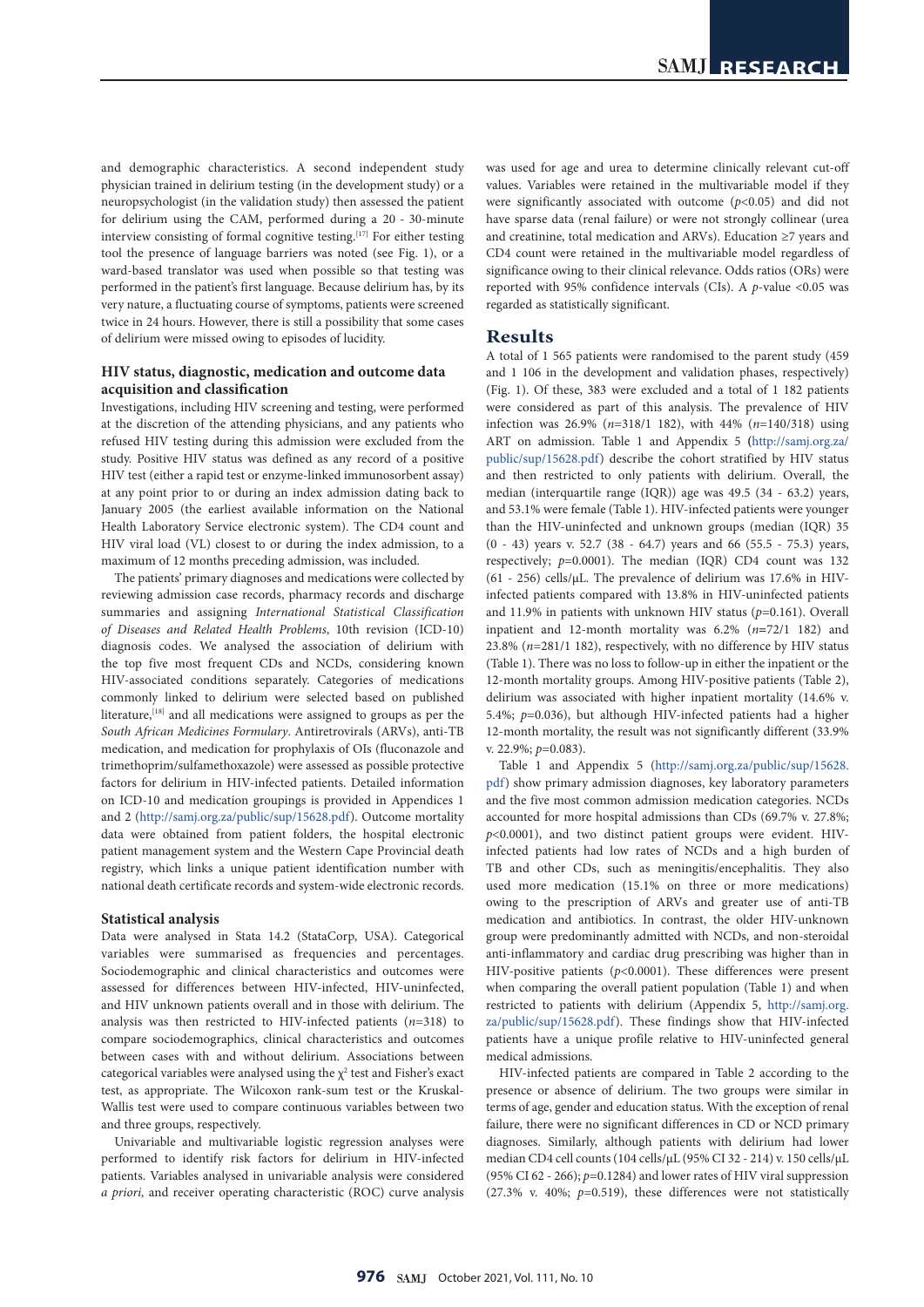| Table 1. Comparison of HIV-infected, HIV-uninfected and HIV unknown groups |                    |                   |                    |                       |          |  |  |  |  |  |
|----------------------------------------------------------------------------|--------------------|-------------------|--------------------|-----------------------|----------|--|--|--|--|--|
|                                                                            |                    | HIV-infected      | HIV-uninfected     | <b>HIV</b> not tested |          |  |  |  |  |  |
|                                                                            | All $(N=1 182)$    | $(N=318)$         | $(N=704)$          | $(N=160)$             | p-value  |  |  |  |  |  |
| Age (years), median (IQR)                                                  | $49.5(34 - 63.2)$  | $35(30-43)$       | $52.7(38 - 64.7)$  | $66(55.5 - 75.3)$     | 0.0001   |  |  |  |  |  |
| Female, $n$ $(\%)$                                                         | 627(53.1)          | 197(61.9)         | 335 (47.6)         | 95 (59.4)             | < 0.0001 |  |  |  |  |  |
| Education $\geq$ 7 years, <i>n</i> (%)                                     | 830 (75.9)         | 230(72.3)         | 488 (74.9)         | 112(74.2)             | 0.332    |  |  |  |  |  |
| Delirium present, $n$ (%)                                                  | 172(14.6)          | 56 (17.6)         | 97(13.8)           | 19(11.9)              | 0.161    |  |  |  |  |  |
| Dementia/cognitive deficit, $n$ (%)                                        | 52 $(4.4)$         | 8(2.5)            | 24(3.4)            | 20(12.5)              | < 0.0001 |  |  |  |  |  |
| Primary diagnosis,* $n$ (%) (N=1 153)                                      |                    |                   |                    |                       |          |  |  |  |  |  |
| <b>NCDs</b> total                                                          | 824 (69.7)         | 141 (44.3)        | 544 (77.3)         | 139 (86.9)            | < 0.0001 |  |  |  |  |  |
| 4 most common NCDs                                                         |                    |                   |                    |                       |          |  |  |  |  |  |
| CVS combined                                                               | 238(20.1)          | 29(9.1)           | 149(21.2)          | 60(37.5)              | < 0.0001 |  |  |  |  |  |
| Respiratory                                                                | 94(8.0)            | 11(3.5)           | 72(10.2)           | 11(6.9)               | 0.001    |  |  |  |  |  |
| Cerebrovascular                                                            | 70(5.9)            | 4(1.3)            | 49 (7.0)           | 17(10.6)              | < 0.0001 |  |  |  |  |  |
| Renal failure                                                              | 42(3.6)            | 9(2.8)            | 30(4.3)            | 3(1.9)                | 0.293    |  |  |  |  |  |
| CD <sub>s</sub> total                                                      | 329(27.8)          | 142 (44.7)        | 165 (23.44)        | 22(13.8)              | < 0.0001 |  |  |  |  |  |
| 4 most common CDs                                                          |                    |                   |                    |                       |          |  |  |  |  |  |
| TB, total                                                                  | 145(12.3)          | 92 (28.9)         | 51(7.2)            | 2(1.3)                | < 0.0001 |  |  |  |  |  |
| Pulmonary TB                                                               | 75(6.4)            | 35(11)            | 39(5.5)            | 1(0.6)                | < 0.0001 |  |  |  |  |  |
| TB meningitis                                                              | 20(1.7)            | 15(4.7)           | 5(0.7)             | $\boldsymbol{0}$      | < 0.0001 |  |  |  |  |  |
| Disseminated TB                                                            | 33(2.8)            | 28(8.8)           | 5(0.7)             | $\overline{0}$        | < 0.0001 |  |  |  |  |  |
| Pneumonia                                                                  | 88 (7.5)           | 27(8.5)           | 52(7.4)            | 9(5.6)                | 0.528    |  |  |  |  |  |
| Meningitis/encephalitis                                                    | 21(1.8)            | 11(3.5)           | 9(1.3)             | $\overline{0}$        | 0.040    |  |  |  |  |  |
| <b>UTI</b>                                                                 | 20(1.7)            | $\boldsymbol{0}$  | 16(2.3)            | 4(2.5)                | 0.005    |  |  |  |  |  |
| Laboratory results, median (IQR)                                           |                    |                   |                    |                       |          |  |  |  |  |  |
| WCC (/10 <sup>9</sup> /L) ( $n=1$ 124)                                     | $9.2(7.1 - 11.6)$  | $8(5.7 - 9.6)$    | $9.5(7.6 - 12.4)$  | $9.6(8.5 - 12.4)$     | 0.0001   |  |  |  |  |  |
| Hb (g/dL) $(n=1 122)$                                                      | $11.3(9.4 - 13.8)$ | $9.8(8.5 - 11.7)$ | $12.1(9.6 - 14.1)$ | $12.7(9.8 - 14.4)$    | 0.0001   |  |  |  |  |  |
| Sodium (mmol/L) $(n=1 102)$                                                | $138(135 - 141)$   | $135(132 - 139)$  | $139(135 - 141)$   | $140(138 - 143)$      | 0.0001   |  |  |  |  |  |
| Urea (mmol/L) $(n=1 101)$                                                  | $7.1(4.7 - 9.7)$   | $5.9(4 - 8.9)$    | $7.2$ (4.9 - 9.8)  | $8.5(6.6 - 9.8)$      | 0.0001   |  |  |  |  |  |
| Medication, $n$ (%)                                                        |                    |                   |                    |                       |          |  |  |  |  |  |
| Absolute number of medications $\geq 3$                                    | 90(7.6)            | 48(15.1)          | 28(4)              | 14(8.8)               | < 0.0001 |  |  |  |  |  |
| 5 most common admission medications <sup>†</sup>                           |                    |                   |                    |                       |          |  |  |  |  |  |
| <b>NSAIDs</b>                                                              | 230 (19.5)         | 9(2.8)            | 138 (19.6)         | 83 (51.9)             | < 0.0001 |  |  |  |  |  |
| Cardiac medications                                                        | 169(14.3)          | 6(1.9)            | 109(15.5)          | 54 (33.8)             | < 0.0001 |  |  |  |  |  |
| Steroids                                                                   | 131(11.1)          | 11(3.5)           | 101(14.4)          | 19(11.9)              | < 0.0001 |  |  |  |  |  |
| TB medications                                                             | 99 (8.4)           | 62(19.5)          | 36(5.1)            | 1(0.6)                | < 0.0001 |  |  |  |  |  |
| Antibiotics                                                                | 62(5.3)            | 49 (15.4)         | 13(1.9)            | $\boldsymbol{0}$      | < 0.0001 |  |  |  |  |  |
| Mortality, $n$ (%)                                                         |                    |                   |                    |                       |          |  |  |  |  |  |
| Inpatient                                                                  | 72(6.2)            | 22(7.0)           | 40(5.8)            | 10(6.3)               | 0.7540   |  |  |  |  |  |
| 12 months                                                                  | 281 (23.8)         | 79 (24.8)         | 167(23.7)          | 35(21.9)              | 0.7710   |  |  |  |  |  |
|                                                                            |                    |                   |                    |                       |          |  |  |  |  |  |

IQR = interquartile range; NCDs = non-communicable diseases; CVS = cardiovascular system; CDs = communicable diseases; TB = tuberculosis; UTI = urinary tract infection;<br>WCC = white cell count; Hb = haemoglobin; NSAIDs = no

significant. However, the delirium group had significantly lower haemoglobin (*p*=0.0194) and higher urea (*p*=0.0047) and creatinine levels (*p*=0.0197). A higher number of patients without delirium were using three or more admission medications (*n*=45; 17.2% v.  $n=3$ ; 5.4%;  $p=0.023$ ), with a greater number of patients on ARVs, antibiotics, and OI prophylaxis (trimethoprim/sulfamethoxazole and fluconazole). However, use of TB medication in the two groups was similar (19.6% v. 19.5%; *p*=0.976).

Table 3 shows the univariable and multivariable logistic regression analysis used to analyse associations with prevalent delirium in HIV-infected acute medical admissions. For every 5-year increase in age there was a 12% increased risk of delirium (95% CI 0.99 - 1.30; *p*=0.065), with an adjusted odds ratio (aOR) of 6.95 (2.03 - 23.67) using an ROC-selected age ≥55 years ( $p$ =0.002). On univariable analysis, both a primary diagnosis of renal failure (OR 6.3 (95% CI 1.6 - 24.4);

*p*=0.007) and ROC-selected urea ≥15 mmol/L increased the risk of delirium, with only urea >15 mmol/L retained in the multivariable analysis (aOR 4.83 (95% CI 1.7 - 13.44); *p*=0.0003). Patients using three or more medications on admission had a decreased risk of delirium (OR 0.3 (95% CI 0.1 - 0.9); *p*=0.035), with the greatest protective effect from the use of ART on admission (aOR 0.34 (95% CI 0.14 - 0.8); *p*=0.014). Other NCDs and CDs, including TB, or markers of advanced immunosuppression and poor HIV control (CD4 cell count and VL suppression), were not significant risk factors for delirium.

## **Discussion**

Our study is the first to study delirium, using a validated testing method, among HIV-infected inpatients admitted in the context of an acute general medical intake in a developing country with dual CD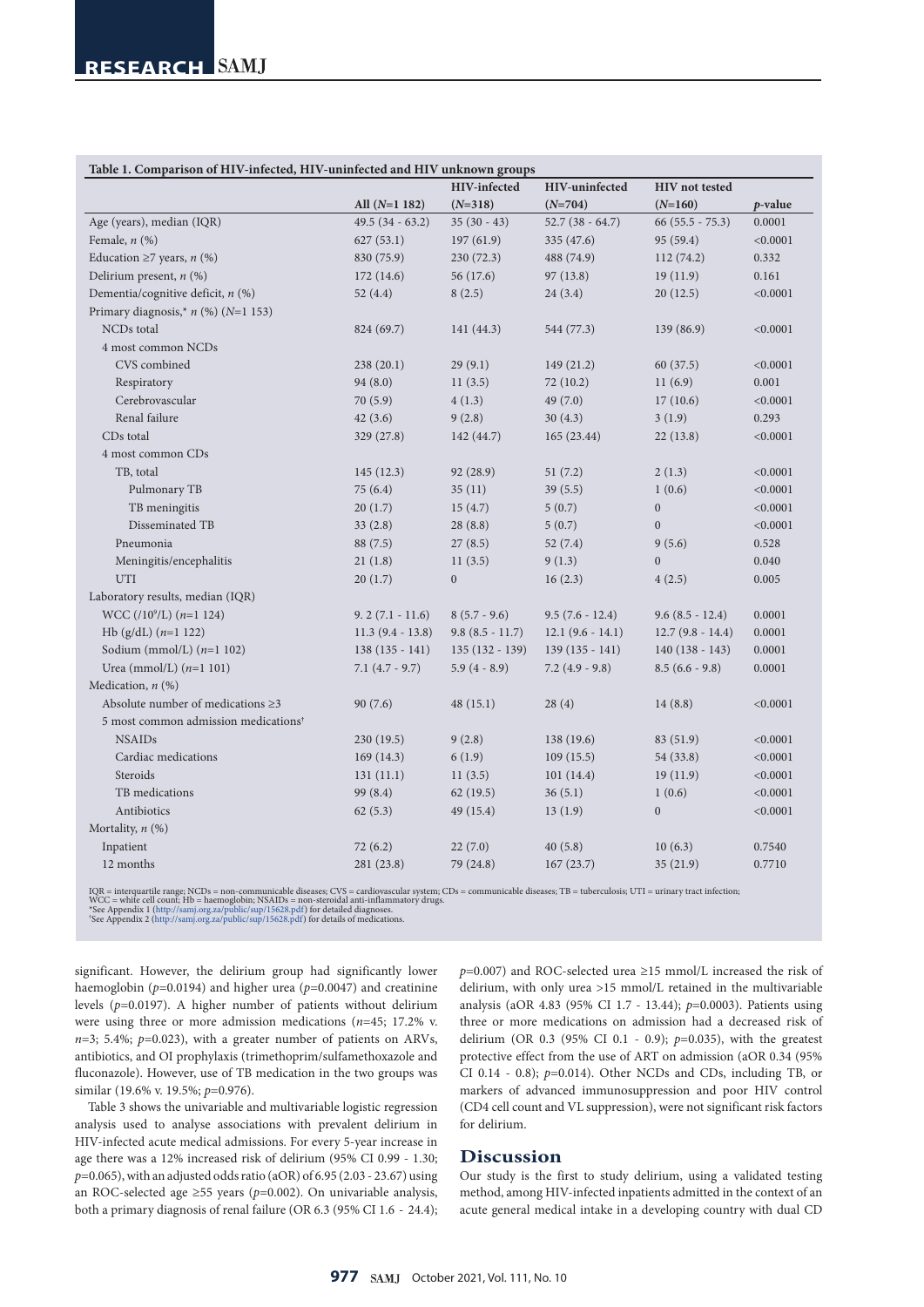| Table 2. Comparison of HIV-infected groups with and without delirium |                          |                             |         |  |
|----------------------------------------------------------------------|--------------------------|-----------------------------|---------|--|
|                                                                      | <b>HIV-infected with</b> | <b>HIV-infected without</b> |         |  |
|                                                                      | delirium $(N=56)$        | delirium $(N=261)$          | p-value |  |
| Age (years), median (IQR)                                            | $34(30 - 43.1)$          | $34.6(29.4 - 41.7)$         | 0.373   |  |
| Female, $n$ $(\%)$                                                   | 33 (58.9)                | 164(62.6)                   | 0.608   |  |
| Education $\geq$ 7 years, <i>n</i> (%)                               | 28 (73.7)                | 202 (79.8)                  | 0.385   |  |
| Primary diagnosis ( $N=337$ ),* $n$ (%)                              |                          |                             |         |  |
| Non-communicable total                                               | 23(41.2)                 | 118(45.0)                   | 0.588   |  |
| 4 most common NCDs                                                   |                          |                             |         |  |
| CVS combined                                                         | 2(3.6)                   | $27(10.3)$ **               | 0.131   |  |
| Respiratory                                                          | $\overline{0}$           | 11(4.2)                     | 0.223   |  |
| Renal failure                                                        | 5(8.9)                   | 4(1.5)                      | 0.010   |  |
| Liver failure                                                        | $\mathbf{0}$             | 5(1.9)                      | 0.591   |  |
| Communicable total                                                   | 28(50.0)                 | 114(43.5)                   | 0.375   |  |
| 2 most common CDs                                                    |                          |                             |         |  |
| TB total                                                             | 18(32.1)                 | 74 (28.2)                   | 0.559   |  |
| Pulmonary TB                                                         | 5(8.9)                   | 30(11.5)                    | 0.814   |  |
| TB meningitis                                                        | 4(7.1)                   | 11(4.2)                     | 0.312   |  |
| Disseminated TB                                                      | 7(12.5)                  | 21(8)                       | 0.299   |  |
| Pneumonia                                                            | 7(12.5)                  | 20(7.6)                     | 0.287   |  |
| HIV-specific diagnoses, <sup><math>#n</math></sup> (%)               | 10(17.9)                 | 44 (16.8)                   | 0.847   |  |
| 2 most common <sup>§</sup>                                           |                          |                             |         |  |
| <b>CCM</b>                                                           | 3(5.4)                   | 8(3.1)                      | 0.417   |  |
| <b>HAND</b>                                                          | 4(7.14)                  | 6(2.29)                     | 0.079   |  |
| Laboratory results, median (IQR)                                     |                          |                             |         |  |
| CD4 (cells/ $\mu$ L) ( $n=302$ )                                     | $104(32 - 214)$          | $150(62 - 266)$             | 0.1284  |  |
| Viral suppression $(\%)^{\mathfrak{g}}$ ( <i>n</i> =86)              | 3(27.3)                  | 30(40)                      | 0.519   |  |
| WCC (/10 <sup>9</sup> /L) $(n=309)$                                  | $8.3(5.9 - 9.7)$         | $8(5.7 - 9.5)$              | 0.6299  |  |
| Hb (g/dL) $(n=308)$                                                  | $9.5(8.1 - 10.3)$        | $9.8(8.7 - 12.1)$           | 0.0194  |  |
| Sodium (mmol/L) $(n=297)$                                            | $134.5(131 - 140)$       | $135(132 - 139)$            | 0.3279  |  |
| Urea (mmol/L) $(n=297)$                                              | $7.2(4.5 - 16.7)$        | $5.7(3.9 - 8.5)$            | 0.0047  |  |
| Creatinine ( $\mu$ mol/L) ( $n=306$ )                                | $83(65 - 208)$           | $76(58 - 94)$               | 0.0197  |  |
| CRP (mg/L) $(n=185)$                                                 | $76.2$ (28.9 - 135.2)    | $45.7(20 - 107.1)$          | 0.3522  |  |
| Admission medication, $n$ (%)                                        |                          |                             |         |  |
| Absolute number of medications $\geq 3$                              | 3(5.4)                   | 45 (17.2)                   | 0.023   |  |
| <b>ARVs</b>                                                          | 14(25.0)                 | 126(48.1)                   | 0.002   |  |
| Trimethoprim/sulfamethoxazole                                        | 3(5.4)                   | 38 (14.5)                   | 0.078   |  |
| TB medications                                                       | 11(19.6)                 | 51 (19.5)                   | 0.976   |  |
| Antibiotics                                                          | 4(7.1)                   | 45 (17.2)                   | 0.067   |  |
| Mortality, $n$ (%)                                                   |                          |                             |         |  |
| Inpatient                                                            | 8(14.6)                  | 14(5.4)                     | 0.036   |  |
| 12 months                                                            | 19 (33.9)                | 60(22.9)                    | 0.083   |  |
|                                                                      |                          |                             |         |  |

IQR = interquartile range; NCDs = non-communicable diseases; CVS = cardiovascular system; CDs = communicable diseases; TB = tuberculosis; CCM = cryptococcal meningitis;<br>HAND = HIV-associated neurocognitive disease; WCC = w

\*All other diagnoses <3%.<br>\*Lower than detectable limit or <20 RNA copies/million.<br>"Lower than detectable limit or <20 RNA copies/million.<br>"See Appendix 2 (<http://samj.org.za/public/sup/15628.pdf>) for details of medication

and NCD burdens,<sup>[5]</sup> and in the setting of improved access to ART. The key findings of our study are: (*i*) delirium occurred in 14.6% of all acute medical hospital admissions and 17.6% of HIV-infected patients (with 44% ART coverage); (*ii*) delirium was an independent risk factor for inpatient mortality among HIV-infected admissions; (*iii*) ART use at admission was protective against prevalent delirium; and  $(iv)$  age  $\geq$ 55 years and urea >15 mmol/L were associated with an increased risk of delirium among HIV-infected admissions, rather than markers of advanced immunosuppression (low CD4 cell count), poor viral control (VL) or active TB. These findings should inform

clinical practice for generalists and HIV clinicians in developing country settings by allowing them to rapidly identify HIV-infected patients at risk for prevalent delirium.

Delirium prevalence rates vary widely between studies and are dependent on the delirium screening tool used, the study population and patient demographics, the burden of disease, and whether the study took place in a developing or developed world setting. No data are available on HIV-infected medical inpatients in the ART era. Our cohort delirium prevalence of 17.6% in HIV-infected patients is consistent with both the 4 - 30% published in a recent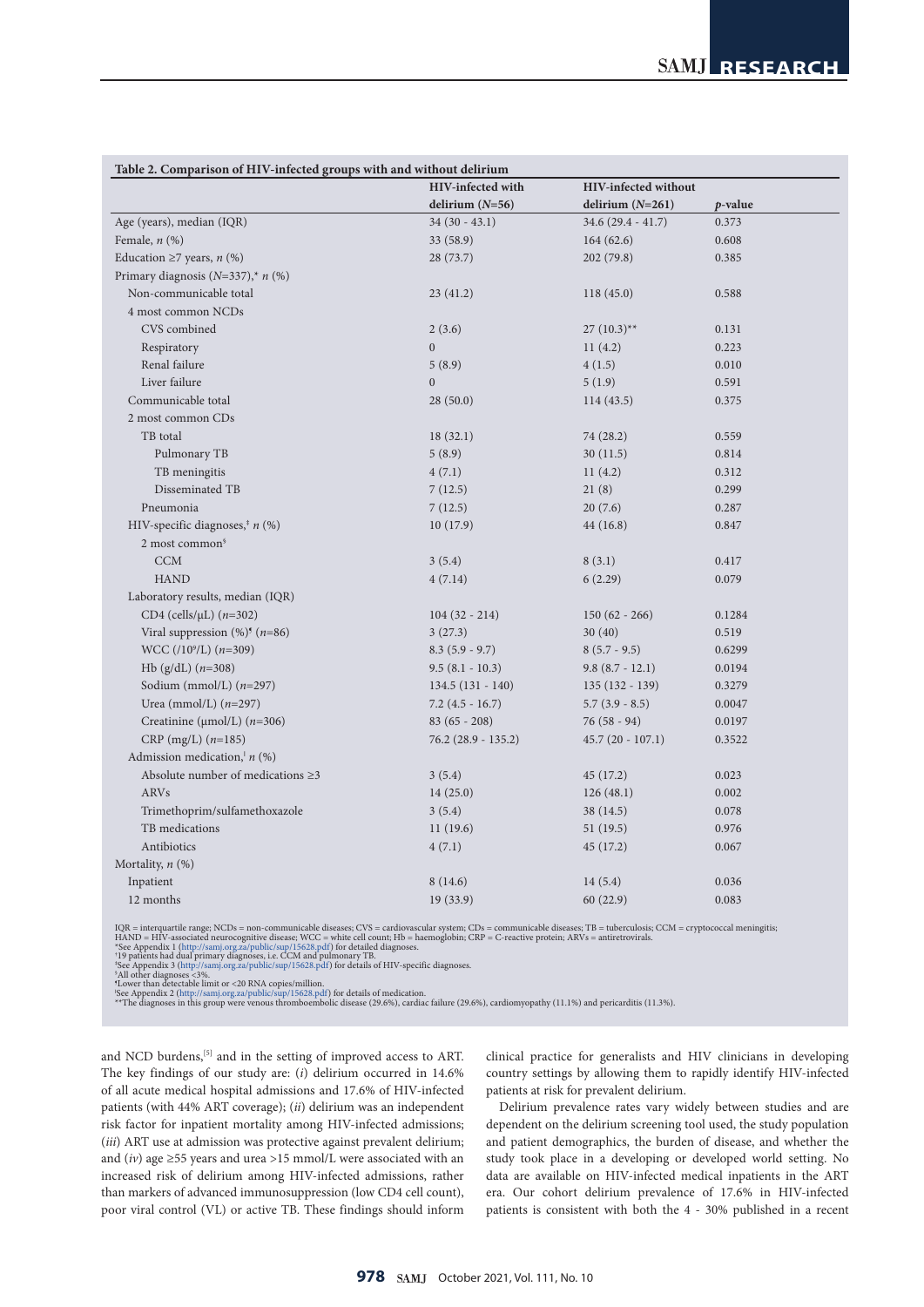| Variable                  | Univariable, OR (95% CI)* | p-value  | Multivariable, aOR (95% CI) | $p$ -value |
|---------------------------|---------------------------|----------|-----------------------------|------------|
| Age (per 5-year increase) | $1.12(0.99 - 1.3)$        | 0.065    |                             |            |
| Age $\geq$ 55 years       | $4.1(1.6-11.1)$           | < 0.0001 | $6.95(2.03 - 23.67)$        | 0.002      |
| Education $\geq$ 7 years  | $0.71(0.3 - 1.6)$         | 0.386    | $0.76(0.3 - 1.95)$          | 0.583      |
| Laboratory values         |                           |          |                             |            |
| CD4                       | $0.99(0.99 - 1)$          | 0.241    | $0.84(0.79 - 1.05)$         | 0.22       |
| Hb                        | $0.9(0.8 - 0.98)$         | 0.025    | $0.91(0.79 - 1.05)$         | 0.22       |
| Urea                      | $1(1-1.1)$                | 0.008    |                             |            |
| Urea $\geq$ 15 mmol/L     | $5.0(2.3 - 10.7)$         | < 0.0001 | $4.83(1.7 - 13.44)$         | 0.003      |
| Medication                |                           |          |                             |            |
| ARVs                      | $0.4(0.2 - 0.7)$          | 0.002    | $0.34(0.14 - 0.8)$          | 0.014      |

**Table 3. Univariable and multivariable analysis of risk factors for delirium in HIV-infected patients**

review on delirium in SSA<sup>[6]</sup> and the 12 - 57% in US studies<sup>[12-15,19]</sup> in HIV-infected medical inpatients in the pre-ART era. The delirium rate was high despite ART coverage of 44% in our cohort. Studies show that in general medical wards delirium goes undiagnosed in 32 - 67% of patients and that this group of patients has an increased mortality rate.<sup>[20]</sup> Lalonde<sup>[11]</sup> found that only one of 46 HIV-infected patients was correctly diagnosed with delirium in a specialist HIV centre. These figures together should continue to highlight that even as ART coverage continues to improve, delirium surveillance in developing countries is an important health priority. In the UK, the National Institute for Health and Care Excellence (NICE) recommends risk factor and indicator assessment for all patients admitted to hospital,  $\left[21\right]$  and incident delirium is used as a marker of good clinical governance.<sup>[22]</sup>

We found that delirium was associated with increased inpatient mortality in HIV-infected patients as well as an (albeit non-significant) increase in 12-month mortality. This finding is in keeping with previous studies in older patients showing that delirium is related to significantly increased short- and long-term mortality.<sup>[23,24]</sup> The mortality rates of our HIV-infected patients with delirium (33.9% at 12 months and 14.6% as inpatients) were far lower than the inpatient mortality rates reported by Uldall and colleagues<sup>[9.19]</sup> in two studies on HIV-infected patients (63% and 97%, respectively), probably because our study was done in the era of universal access to ART. However, a significantly lower percentage of our HIV-infected patients with delirium were on ARVs at the time of admission compared with their non-delirious counterparts (25.0% and 48.1%, respectively). The protective effect of ART on delirium risk is not surprising, given its known benefit in terms of the NCI associated with HIV.[25] These findings highlight the need to improve universal access to ART.

We found that older HIV-infected patients with acute renal dysfunction were at high risk for inpatient delirium, while those using ART on admission seemed to be protected. Similarly, on univariable analysis we found three known delirium risk factors to be important in our HIV-infected patients: older age, anaemia and uraemia. These findings are in keeping with data from Tanzanian and Indian general medical inpatient cohorts.[7,26] Anaemia and uraemia are well-described risk factors for delirium, and anaemia is also a predictor of mortality in HIV-infected patients.[2,27] Uraemia probably causes delirium as a result of uraemic encephalopathy, a poorly understood process that is thought to involve oxidative stress, hormonal and neurotransmitter imbalances, and the accumulation of toxic metabolites.[28] However, in our cohort many typical risk factors (acute non-OIs, TB and hyponatraemia) were not predictors

of delirium. We also found that markers of advanced HIV (low CD4 count and unsuppressed VL) were not significant risk factors for delirium, in keeping with the one previous study that assessed CD4 count.[9]

Interestingly, in our study we found that the more admission medications prescribed, the lower the risk of delirium. This high number of medications is probably attributable to the pill burden of combined ART and the requirement for OI antibiotic prophylaxis in HIV-infected patients. This finding is in clear contrast to the frequently reported link between polypharmacy and delirium in elderly populations;[2] however, this increased risk was also reported in HIV-infected cohorts in which the use of three or more CNS active medications and medication side-effects were found to be key risk factors for delirium.[9,11] Medications that significantly contributed to delirium in another study were benzodiazepines and narcotics;[19] this was also not found in our study. Notably, all the above studies were in the pre-combination ART era<sup>[29]</sup> and ART use was not reported.

#### **Study limitations**

The present study is to our knowledge the largest to date to conduct formalised delirium assessments in HIV-infected acute medical admissions. Nevertheless, despite the large overall study size, there were only 56 cases of delirium in the HIV-infected group. We therefore had limited power to detect small differences between groups, and the regression analysis findings should be interpreted with caution. Our findings will need validation in other developing HIV-endemic country settings. Another limitation was the lack of mandatory HIV testing on admission, leading to concern about possible inclusion bias. Fortunately, only 13.5% of patients were not tested for HIV in a large cohort, and there were few missing CD4 cell count data (but insufficient VL measurements). The HIV nottested cohort was a group of older patients with more NCDs, fewer infections and less TB, and thought likely to be at low risk of HIV infection by the attending clinicians. Although assessing prevalent delirium on admission may be difficult owing to incomplete available information as well as the fluctuating nature of the condition, a further period of observation would only be expected to increase this prevalence.

#### **Conclusions**

Delirium is highly prevalent and poorly recognised, and has high morbidity and mortality that carry a significant cost to healthcare systems.<sup>[3]</sup> We have shown that even with improved ART coverage in a developing country setting with a dual burden of HIV and TB,